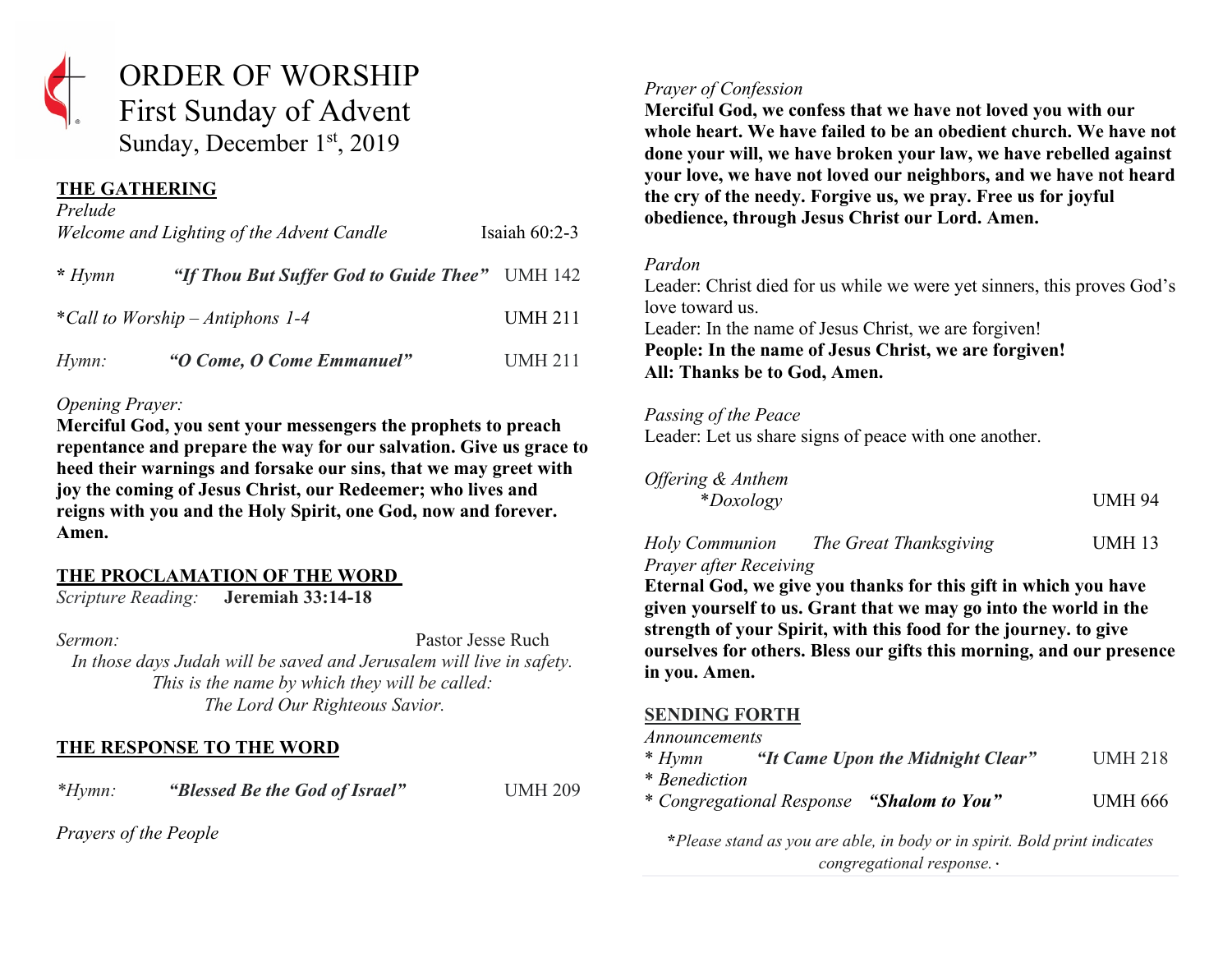**PRAYER CONCERNS:** Charlie and Ruth, Dale and Cathy, Amanda, Dot, Anette, Jeremy, Vicke, Fred, Lana, Lloyd, Rich, Nick, Herbie, Ken, Emma, Lucy, Bill, those serving in the armed forces, both here and abroad.

#### **ONGOING EVENTS**

**Mondays** – 6:00pm – Youth Group @ Broadway UMC **Wednesdays** - 10:00am – Advent Bible Study @ Broadway UMC

#### **LOOKING AHEAD**

**Decorating the Sanctuary** – Monday, 12/2 @ 6pm, Pot-luck supper, and decorating the church. All are invited, many hands make light work!

**Franklin Township Tree Lighting Service** – Friday, 12/6 @ 5pm, Franklin Township Municipal Building.

**Witness Christmas Concert** – Sunday, 12/15 @ 6:30pm, Broadway UMC.

**Parish Blue Christmas Service** – Wednesday, 12/18 @ 7pm, Broadway UMC.

**Parish Christmas Eve Service Times** – Tuesday, 12/24. Broadway UMC – 4:30pm, Oxford UMC – 7pm, Asbury UMC – 8pm Port Colden UMC – 9pm, Summerfield UMC – 11pm.

**Miss a week of church?** We're hosting bulletins and copies of sermons at https://broadwaynj.org/sermon. Video sermons are available on Youtube, and audio podcasts can be subscribed to on Apple, Google Play and Amazon Alexa devices.

**Amazon Smile –** Designate Broadway UMC as your preferred charity through "Amazon Smile", you can do this by clicking on the link on www.broadwaynj.org or sign up for Amazon Smile and look for Broadway United Methodist Church.

**Maintenance & Support** - If you wish to volunteer shoveling snow, or have an idea on how you'd like to help out around our building or grounds, please see Larry Adams or the Pastor. We're also collecting money to purchase gasoline for the equipment, please see the tank in the back of the sanctuary.

**Shoprite Gift Cards** – An easy way to earn money for the church at no extra cost to you, 5% back on every gift card purchase. See Barbara Bigelow for more info.